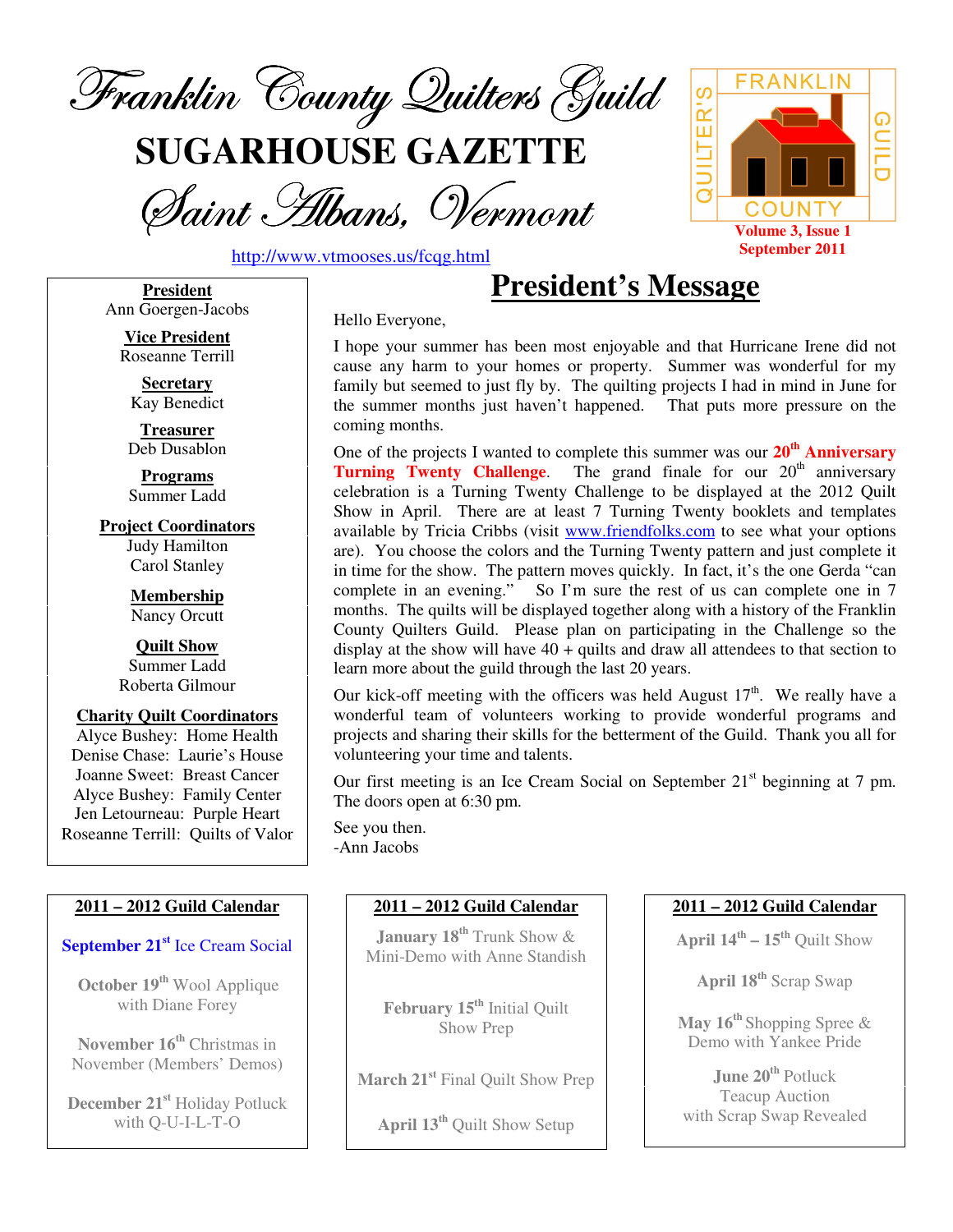# **FRANKLIN COUNTY QUILTERS GUILD**  Minutes of June 15, 2011

Present: Total attended 38. No guests, no new members.

### *Proceedings:*

Meeting called to order at 6:50 p.m. by Ann Jacobs, President.

Secretary's Report: Minutes of May 18, 2011 meeting, motion to accept by Sharon Perry, seconded by Joanne Sweet. Motion carried.

Treasurer's Report: motion to accept by Diane Forey, seconded by Rose Terrill. Motion carried.

# *Old Business:*

*1.* We received a check for \$175.00 from Yankee Pride for the Quilt Show.

2. Charity Quilt 2012 - We received letters from the Lee A. Walker Memorial Scholarship Fund (for high school students in Franklin County) and from the Marine Corps League (for toys for needy children in Chittenden, Grand Isle, and Franklin Counties). It was suggested that we make the 2012 Charity Quilt for the Marine Corps fund, and contribute a quilt already completed (pieced by Gail Darling, quilted by Sally Krupp) to the Walker Fund. Motion made by Sharon Perry, seconded by Bonnie Evans.

3. UFOs - Elaine Magnan finished all on her list!

4. Joanne Sweet brought the quilts we had on display in Hannaford to return to owners. It was decided to send them to Joplin, Missouri.

### *New Business:*

1. Karen Gibson wrote a letter regarding the Joplin Quilt Guild, of which her sister is a member. It was suggested that we donate the proceeds of the evening's fabric raffle to that guild. Motion made by Gisele Nolan, seconded by Gail Darling.

2. Raffle Quilt 2013 - Sharon Perry and Denise Chase will make it. They proposed that it be pinwheels on point with a large square in the middle for redwork. Motion made by Sandi Maynard, seconded by Rose Terrill.

# *Monthly Drawings:*

- 1. BOM raffle won by Connie Lane
- 2. Monthly door prize won by ??????
- 3. Charity quilt raffle won by Carolyn Kittell

*Show and Tell*: charity quilts, followed by other quilts and projects and the Scrap Swap Reveal.

## *Program:*

1. Pot Luck Supper

2. Teacup Auction, which raised \$205.00, and additional fabric raffle, which raised \$142.00. Bonnie Evans moved that we round the total proceeds to \$350.00 to donate to the Joplin, Missouri Quilt Guild, seconded by Deb Dusablon. Motion carried. Jonnie at Forever Bloom donated \$80.00 for fabric for the teacup auction. Nadine Froebel won the fabric raffle.

Meeting adjourned at 8:10 p.m.

Minutes submitted by Kay Benedict, Secretary.

# **MONTHLY MEETING FORMAT**

| $6:30 \text{ pm}$ | Doors open<br>Sign-up for raffle BOM block<br>Sign-up for monthly drawing<br>Sign in & pick up name tag |
|-------------------|---------------------------------------------------------------------------------------------------------|
| $7:00 \text{ pm}$ | Business meeting<br>Show and Tell<br>Short break as appropriate<br>Program for the evening              |



# **TURNING TWENTY CHALLENGE**

As you may recall, 2011 marks the  $20<sup>th</sup>$ anniversary of the guild's formation. As part of the celebration, guild members have been issued a challenge to make a quilt for the 2012 quilt show based on any "Turning Twenty" pattern by Tricia Cribbs. As Ann Jacobs points out in the president's message, there are several patterns from which to choose. In addition to picking the pattern, you also will choose the fabrics. There's just over 7 months until the quilt show…plenty of time to make a "Turning Twenty" quilt. TAKE THE CHALLENGE!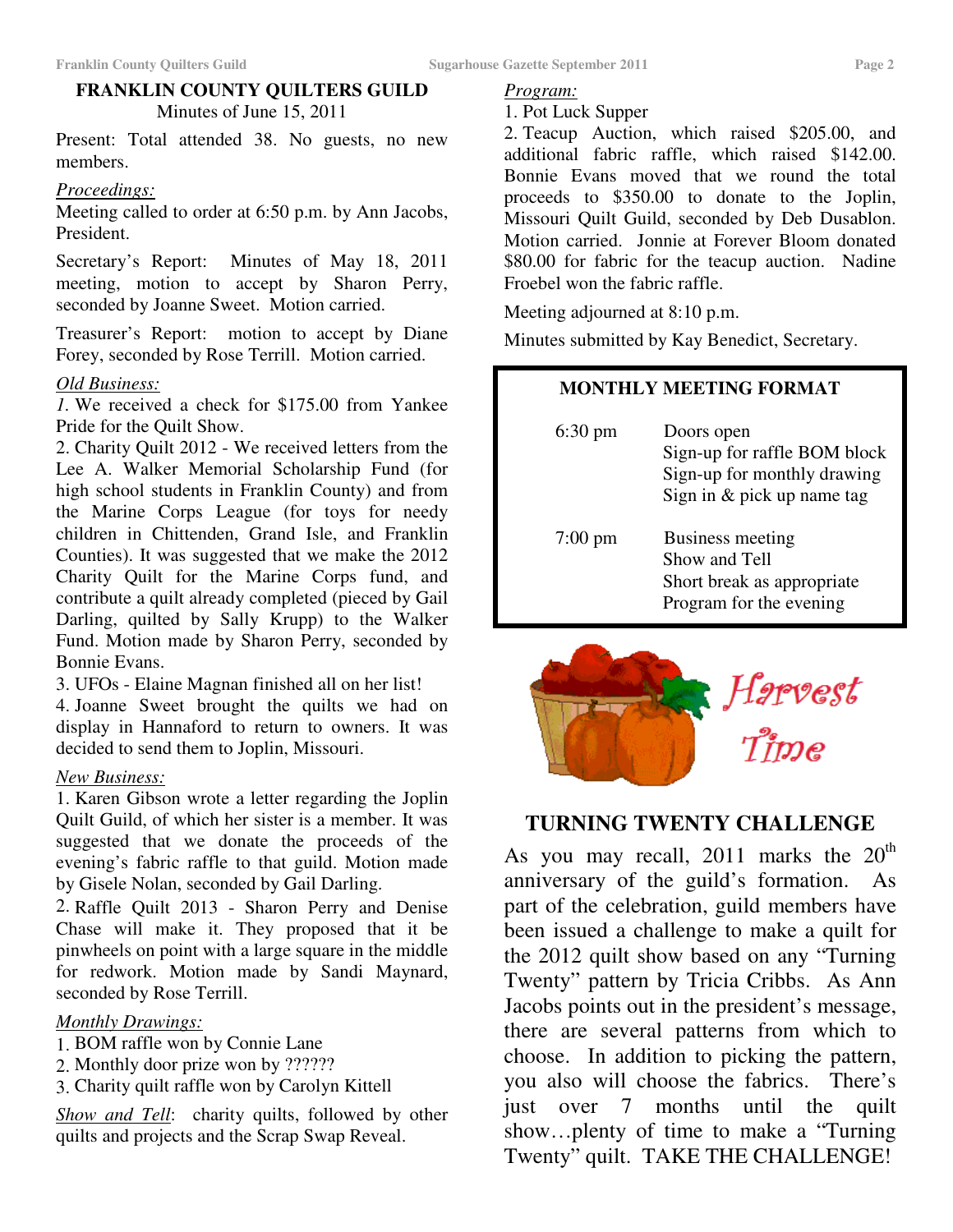

# **SEPTEMBER 2011 BLOCK OF THE MONTH PATTERN: AUTOGRAPH STAR Pattern from www.quilterscache.com**

**Color 1: dark batik; and Color 2: white on white. Be sure to sign your block with your name, city and state!**  If you have any questions, call Judy Hamilton 893-3875.

**Click the link below for the Autograph Star Block pattern http://www.quilterscache.com/A/AutographStarBlock.html** 

**AVOID THE LONG LINES AT THE MEETING:** Mail this form, \$15 check payable to FCQG, and SASE (for return of membership card) to **Nancy Orcutt, 29 Eastview Drive, St Albans VT 05478** 

<del>& & & & & & & & & &</del> & Cut along dotted line: <del>& & & & & & & & & &</del> ---------------------------------------------------------------------------------------------------------------------------------------------------



*WELCOME TO THE FRANKLIN COUNTY QUILTERS GUILD* 

**Registration Form** 

Name:

Address:

| Telephone number:       |            |         |
|-------------------------|------------|---------|
| Email Address:          |            |         |
| Please mark: New Member | or Renewal |         |
| Birthday: Month         | Date       | ONLY!!! |

# QUILT TIPS

- Need templates? Uses vinyl place mats. They work well as templates and are easy to cut out. A good time to buy them is when the holiday ones go on sale for great prices after the holiday is over.

- If your small cutting mat has a kink or wrinkle, turn on your oven 250 degrees for 10 minutes, shut it off, then put in a cookie sheet upside down with the mat on top. You need to keep it in for a short time. It will be nice and flat.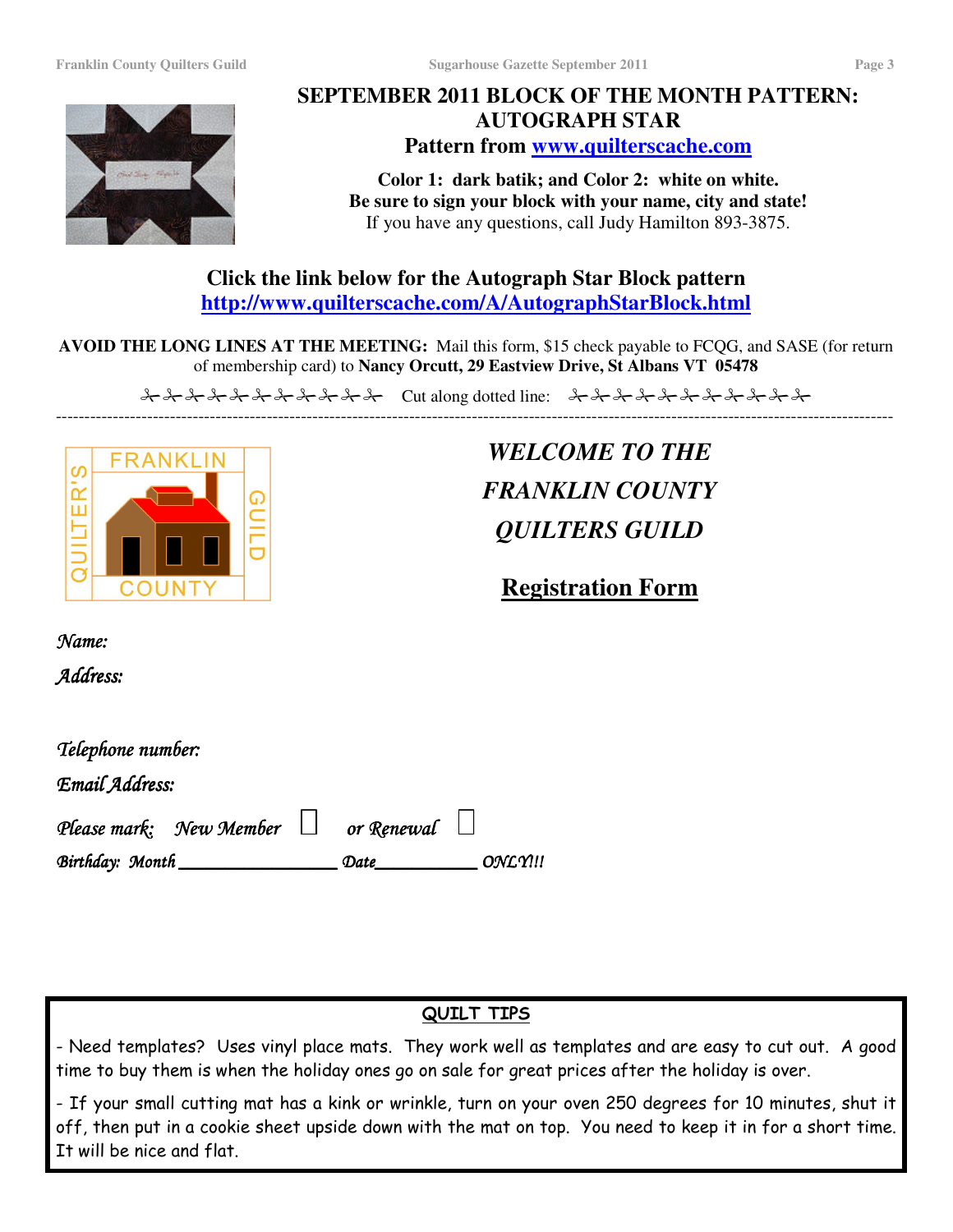### **SOME REMINDERS:**

*Block of the Month (BOM) Raffle:* Each month, a BOM pattern is presented at the guild meeting and in the newsletter. Members are encouraged to make the block using the pattern and color guidelines provided. Members should turn in their blocks and enter their name, for each block made (yes you can make more than one), in the BOM raffle. The number of names drawn is based on the number of blocks in the raffle. A guild member can only win the BOM raffle once in a membership year which runs from September to June. However, past winners are asked to continue to make blocks for the raffle so subsequent winners have a similar number of blocks.

*Monthly Door Prize Drawing*: All paid guild members are eligible to enter the door prize drawing at each monthly guild meeting. Just like the BOM Raffle, a guild member can only win the monthly door prize once during the membership year.

### DID YOU KNOW???

September is Baby Safety Month, Honey Month, Hispanic Heritage Month, and National Sewing Month.

September's flower is the Aster or Morning Glory. The birthstone is the sapphire, and its astrological signs are Virgo, August 23<sup>rd</sup> – September 22<sup>nd</sup>, and Libra, September 23<sup>rd</sup> – October 23<sup>rd</sup>.

The Moon this month is called the Harvest Moon, Blood Month, and Fruit Month.

Some notable historical events in September:

- On September  $1<sup>st</sup>$ , 1878, Emma M. Nutt becomes the first woman telephone operator.

- On September 9<sup>th</sup>, 1956, Elvis Presley first appears on the Ed Sullivan Show.

- On September 8<sup>th</sup>, 1966, Star Trek premiered on television.

- On September  $13<sup>th</sup>$ , 1788, New York City becomes the capital of the United States.

- On September 25<sup>th</sup>, 1981, Sandra Day O'Connor became the first female Supreme Court Justice.



### **NEW ADDITIONS TO GUILD LIBRARY**

Flowering Favorites from Piece O' Cake Designs: Becky Goldsmith and Linda Jenkins have put together a colorful collection of flower and garden quilt designs for hand or machine applique. Projects include Briar Rose, Flowering Vines, Thistles, Caribbean Dreams, Love Apple Star, and The Anniversary Quilt. If you like Kim Diehl's designs, you may find these irresistible as well.

Basic Beauties Big & Small: Thimbleberries' Lynette Jensen combines classic quilts and country charm in these 22 projects. Pine trees, paddlewheels, and schoolhouses are among the designs included. Thimbleberries is known for its clear instructions and easy techniques, so quiltmakers of all levels of experience may want to take a look.

*A complete list of books and magazines currently in our collection may be found on the FCQG website.* 

*The library is accepting books and gently used magazines (2005 or later) for its permanent collection. (Older magazines and VHS videos may be better directed to the "For Sale Table" at monthly meetings.)*

*If you have an item borrowed from our collection, please return at the next meeting.* 

*If you would like to borrow an item, email kayben1@yahoo.com*

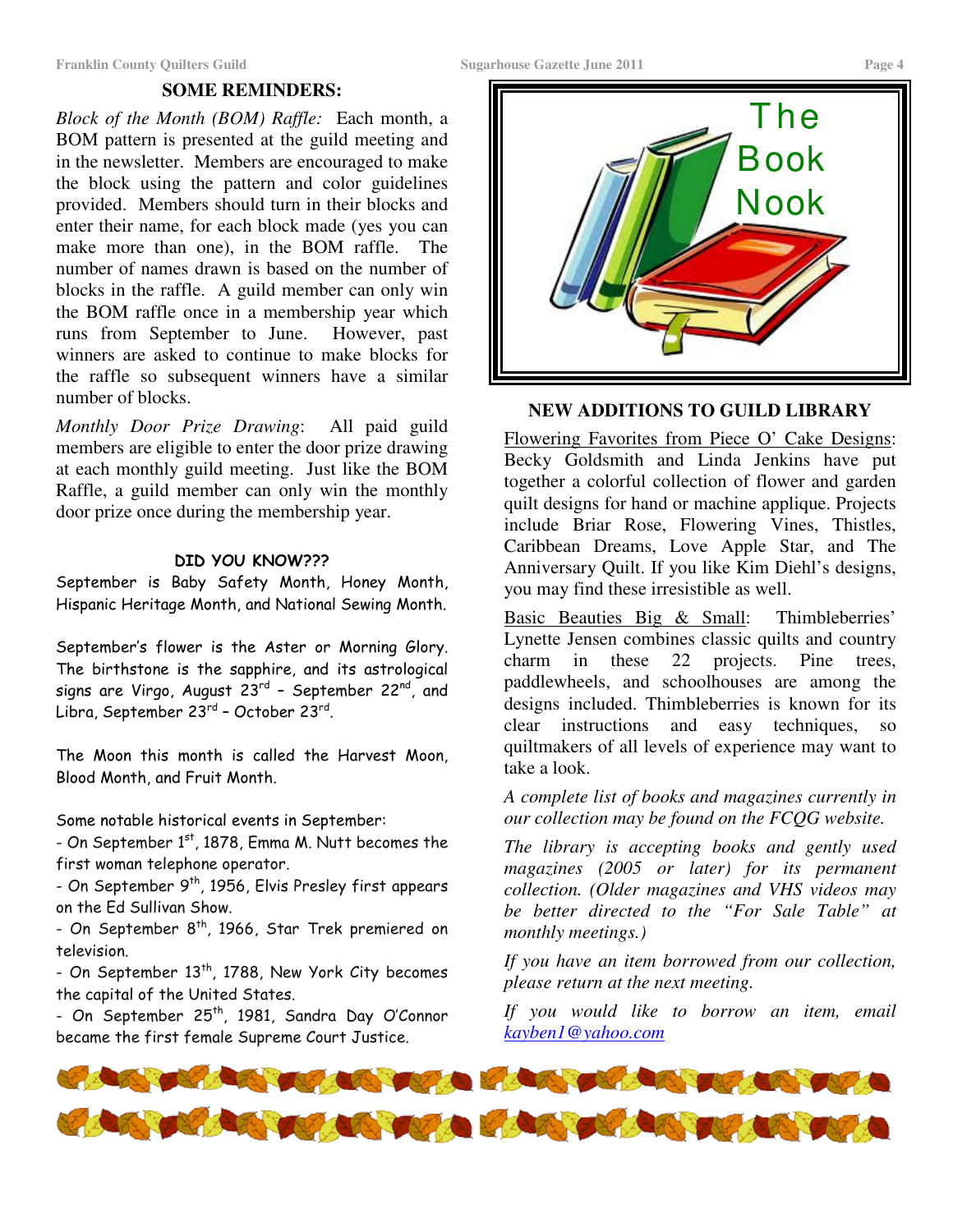### **SEPTEMBER 2011 TREASURER'S REPORT**

### **The treasurer's report was not available before publication of this newsletter. Deb Dusablon will present the report at the guild meeting.**

### **ATTENTION ALL CIVIL WAR REPRODUCTION QUILTERS: INTERNET TREASURE FOUND**

As this newsletter editor often does while compiling this issue, I was surfing the internet looking for quiltrelated events in New England in September and October. So I went to Google and typed in "quilt shows in new england" including the quotation marks. There were 1780 results to my query. The second one, Barbara Brackman's blog, piqued my interest so I clicked that link. On the blog, I found another link titled "Civil War Quilts" described as follows: "In 2011, the 150th Anniversary of the beginning of the American Civil War, I [Barbara Brackman] am doing a weekly blog with a BOW (block of the week) to commemorate events [of the Civil War]." What a treasure I found by clicking that link too. Barbara Brackman has done a wonderful job presenting block patterns from the Civil War era with a historical perspective. There is so much to read, so many block patterns to make, so much history to absorb…my description would not do this blog justice. You need to check it out yourself!!! Here's the link: http://civilwarquilts.blogspot.com/

Also very interesting is Barbara Brackman's regular blog at http://barbarabrackman.blogspot.com/ I hope to hear about your "adventures" checking out both blogs. The internet is a wonderful thing...you never know where it will lead you.

### *Why Quilts Matter: History, Art & Politics*  **A NINE-PART DOCUMENTARY SERIES COMING TO PBS STATIONS THIS FALL**

### *"Quilts are said to be the largest mass movement that most people don't know exists." -- B.Herman*

This nine-part documentary series focuses on why quilts are bigger than you think, seen through the lenses of history, art, and politics. For the quilter, collector or even casual observer, each episode takes the viewer behind the scenes and into new territory, exploring the centrality of the quilt in American culture and revealing the unsuspected size, breadth, and depth of the current quilt phenomenon.

Here are just some of the reasons Why Quilts Matter:

- More than **21 million** people are quilting in the U.S. today.
- The economic impact of the quilt industry is almost **4 billion** dollars annually.
- Just the long arm and mid arm quilting machine businesses have sales of **\$150 million** per year.
- Through quilt documentation projects from 1980 to the present, over **200,000** quilts have been documented in almost every state and many other countries.
- There are more than **50,000** quilt records and photos for research on the Quilt Index www.quiltindex.org, the largest decorative arts database online.
- More than **50,000** quilt makers and lovers attend the International Quilt Festival and Market in Houston every fall and this is by far not the only gigantic gathering of quilt lovers across the country each year.

*Why Quilts Matter: History, Art & Politics* premieres this September nationally on PBS stations and is distributed by NETA, the National Educational Telecommunications Association. For more information, visit www.whyquiltsmatter.org.

Thanks to Deb Aylward for alerting the editor about this upcoming series. Be sure to check local PBS stations for this interesting documentary.

*Deadline for articles for next newsletter:* 

**Wednesday, September 28th, 2011** 

Please email articles to Sharon Perry, vtquilter@gmail.com, or mail to PO Box 517, Montgomery Center VT 05471